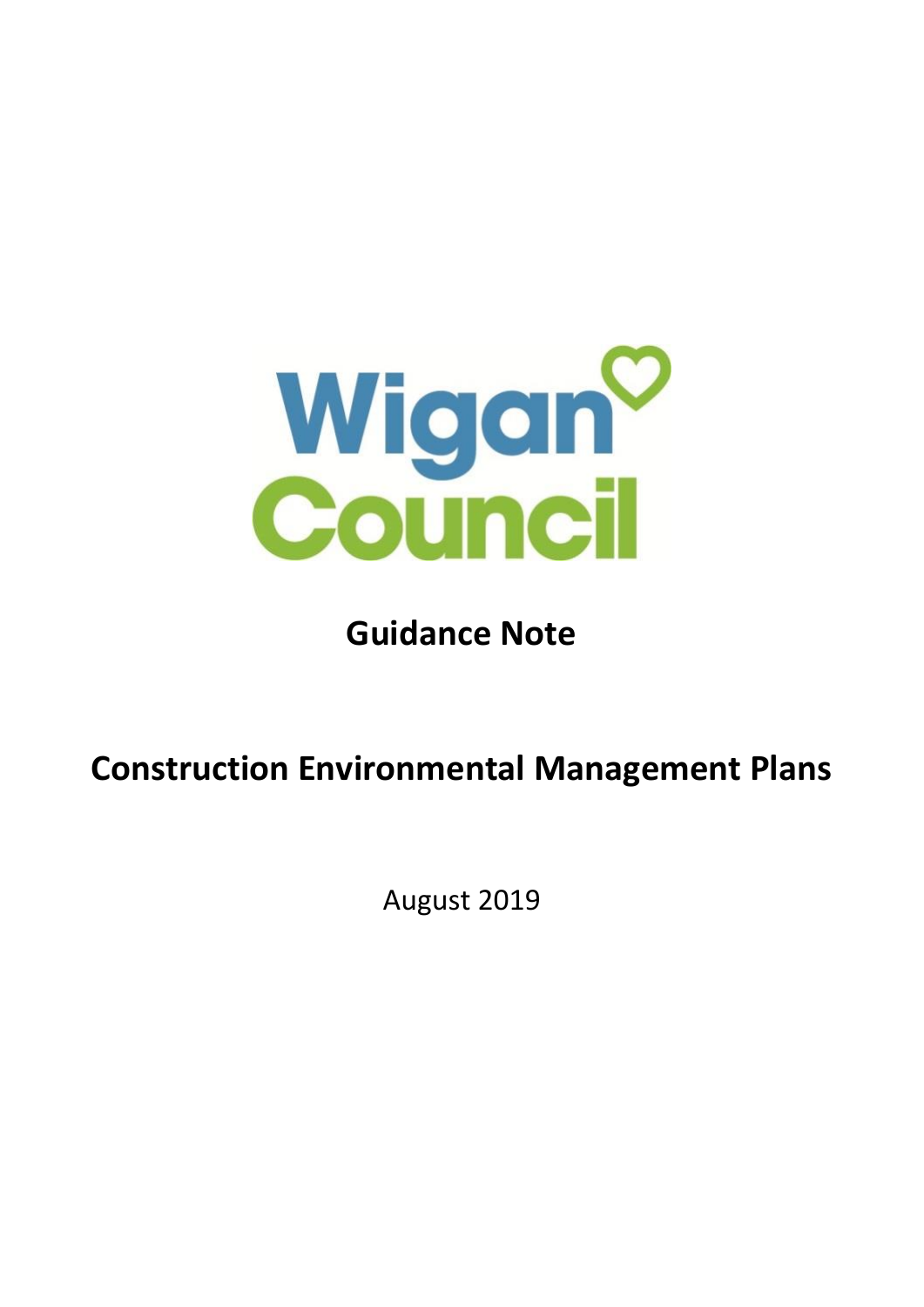# **Guidance Note: Construction Environmental Management Plans in Wigan June 2019**

# *Introduction*

Developers operating in Wigan are expected to adhere to best practice in managing the impact of construction activity on residents and the local environment. Wigan Council has prepared this Guidance Note setting out how developers can meet this requirement.

The main way in which developers address this will be through their Construction Environmental Management Plans, or CEMPs. CEMPs are documents submitted to the Council by developers following the granting of planning permission, setting out how the construction process will be managed to minimise negative impacts.

The Council has powers to take enforcement action against developers who fail to comply with their approved CEMP. For this to be effective it is essential for the CEMP to provide clear and comprehensive information on all relevant topics.

# *When a CEMP is required*

CEMPs will be required in relation to all developments constituting Major Development. Most frequently this means residential development of 10 or more dwellings or on a site of 0.5 hectares or more, commercial development involving 1,000 sq m or more floorspace, or the development of any site of 1 hectare or larger, though other categories of development are classed as Major Development as well. The level of detail required in a CEMP will be proportionate to the scale of the development and to the level of risk presented by the development, and the CEMP should state how the necessary level of detail has been determined.

# *What a CEMP should include*

Unless a developer can provide clear evidence as to why a particular issue does not apply to their development, all CEMPs shall cover, as a minimum, the following topics:

# **Construction Traffic**

- Defined and / or prohibited routes as agreed to be necessary by the Council's Traffic Manager.
- Based on a full and documented assessment of the characteristics of access routes to the site, arrangements for the marshalling and the holding of delivery vehicles, including any that arrive in the locality before the site is open. Proposals that involve the holding of construction vehicles in residential areas will not be acceptable.
- Arrangements for wheel washing for sites of 30 or more dwellings or one hectare or above in size, this must be of a "wet" "platform" design. Sites must be laid out so that all HGVs and site vehicles leaving the site must pass through the washing station.
- Road sweeping arrangements for the prompt removal of any material that is deposited on the highway by construction vehicles.

# **Hours of Working**

• The Council's standard advised construction hours are Monday to Friday 08:00 to 18:00, and Saturday 08:00 to 13:00, with no work to take place at any other time including public / bank holidays. The circumstances of particular developments may mean that different hours are appropriate. The agreed working hours will be set out in a planning condition on any approval.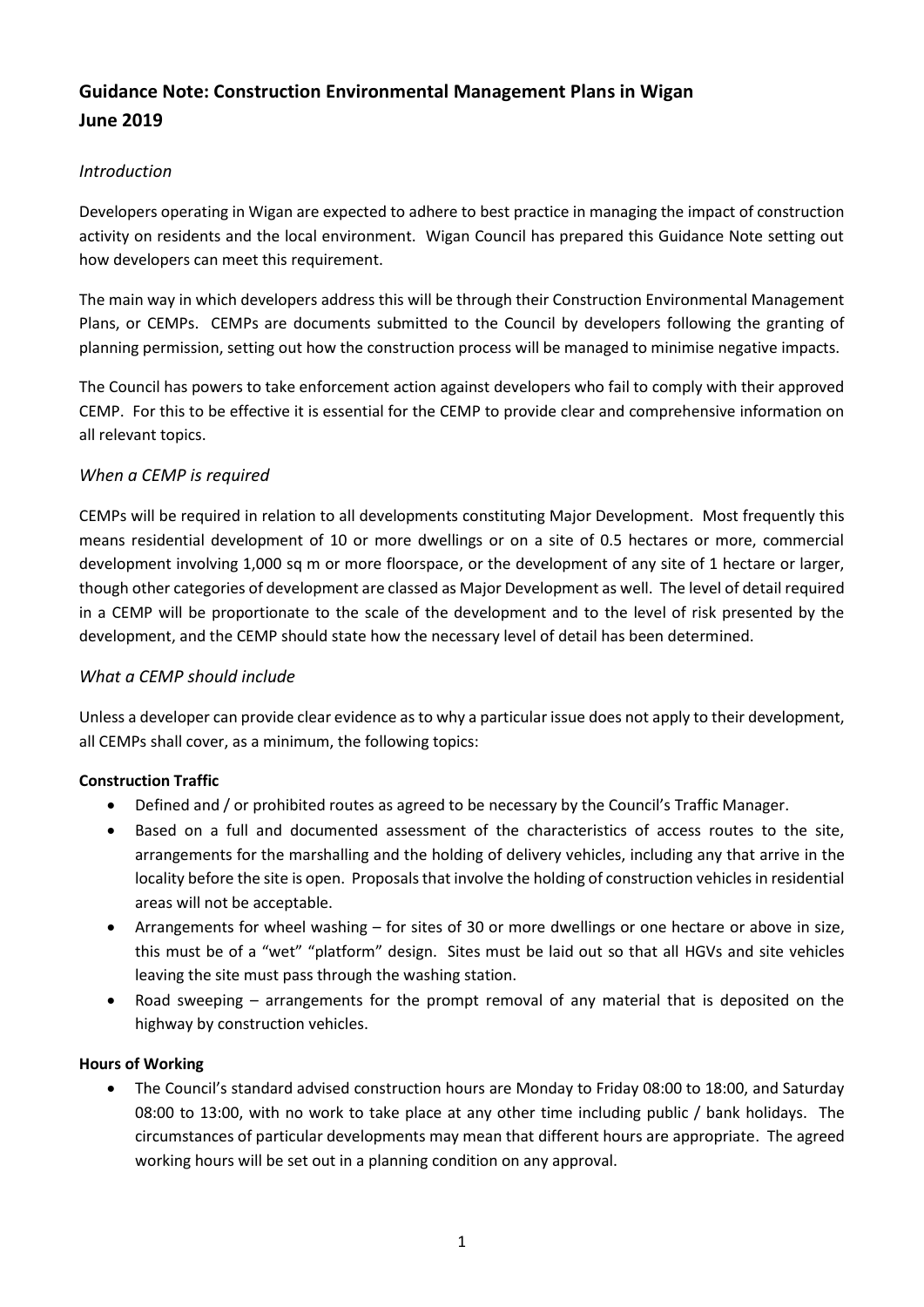#### **Noise and Vibration**

• Refer to BS 5228-1:2009+A1:2014 and BS 5228-2:2009+A1:2014, Code of practice for noise and vibration control on construction and open sites, Part 1 Noise and Part 2 Vibration and other relevant legislation, standards and guidance. This will inform the extent of assessment necessary, especially those developments in close proximity to existing residential/commercial properties and what mitigation measures may be required.

#### **Dust and Air Quality**

- A risk assessment shall be undertaken and documented in accordance with the latest IAQM document "Guidance on the assessment of dust from demolition and construction". This will inform the extent of further assessment necessary and the design of appropriate management measures. Developments involving significant demolition or involving the creation of large areas of bare soil, particularly where there are existing residential properties in close proximity, are likely to present the highest risk.
- The air quality impacts of construction traffic, particularly the need to avoid vehicles idling close to residential properties, public buildings or routes used by pedestrians or cyclists, should be considered as part of the approach to managing the circulation of traffic in line with the guidance above.

#### **Land contamination, ecology and ground water**

• These issues will require bespoke assessments and management arrangements dependent on the circumstances of the site. Information may already be available from the assessments that informed the original planning application but these must be supplemented as necessary.

#### **Communication**

- Developers shall put in place comprehensive and robust methods for communicating with residents and businesses during the construction phase. This shall include:
	- o Arrangements for proactive communications prior to the commencement of construction, at regular intervals throughout the construction process, and in advance of any operations whose impact is likely to be perceived as particularly significant by neighbours; and
	- $\circ$  Clear publicity of the contact details of the site manager, both on site and in all communications materials, and steps to ensure that the site manager is genuinely available to be contacted by members of the local community.

#### **Arrangements for monitoring**

• The CEMP should set out specific proposals as to how the developer intends to monitor compliance with the measures that it contains, and to document this. In the event of a complaint the Council may ask to be provided with this documentation.

# *Standard Condition*

Where a CEMP is required the Council will normally impose the following condition and informative on any planning permission. The issues addressed by a CEMP start to apply as soon as development begins on the ground, so the Council will normally seek the agreement of the developer for the use of a pre-commencement condition. The condition may be varied to reflect the circumstances of a particular site if necessary.

#### *Condition:*

"No part of the development hereby approved shall commence until a Construction Environmental Management Plan (CEMP) has been submitted to and approved in writing by the Local Planning Authority. The CEMP shall set out, as a minimum, site specific measures to control and monitor impact arising in relation to construction traffic, noise and vibration, dust and air pollutants, land contamination, ecology and ground water.